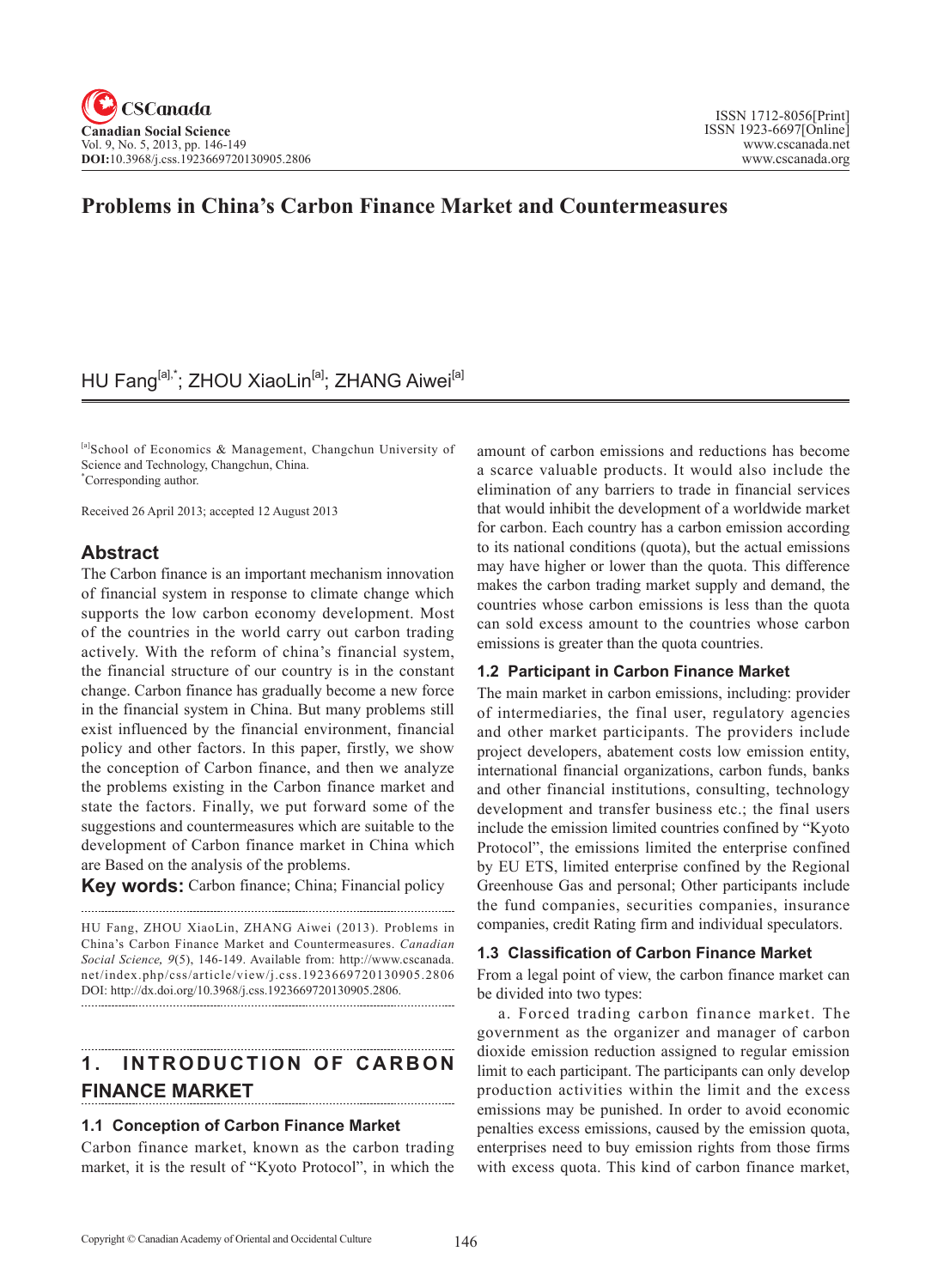which is to achieve the mandatory emission reduction requirements and produce, is called forced trading carbon finance market.

b. Voluntary trading carbon finance market. Based on considerations of social responsibility, brand building, the future environmental policy changes, some enterprises initial mutual agreement on greenhouse gas emissions by internal protocol, adjust supply and demand through the quota trading regulate in order to achieve agreement. That's the voluntary carbon trading market based on its transaction mechanism.

## **2. ANALYSIS OF THE PROBLEMS IN CHINA'S CARBON FINANCE MARKET**

With the rapid development of economy, the Carbon Finance Market of China has made a big progress, not only in the scale and level of the industry but also in the competitiveness. But compared with other developed countries, many problems still exist influenced by the financial environment, financial policy and other factors.

#### **2.1 Lack of Legal Policy Support System and Lags in the Construction of Carbon Transaction System**

Laws and regulations related to carbon trading environmental law haven't been included in the environmental law in China and we still lack details of laws and regulations on carbon emissions trading, which should regulate the behavior of participates in the carbon finance trading. The laws and regulations concerning the connotation of carbon emissions and the definition of property rights, emission rights trading rules, trading rights and obligations of both parties to the transaction disputes, solutions and the emissions trading pilot are urgently to be improved. Although in 2012 the China government has issued one standard in operation and management of Clean Development Mechanism projects as the legislative norms of carbon emissions in China, which played an important role, after all that's just the administrative regulations and the narrow scope of its application and low legislation level gradually exposed with the rapid development of China's carbon trading market, and it is difficult to meet the development needs of the market. Meanwhile, in China, we haven't regulated the emission cap and the exact quota, so the enterprise couldn't buy the driving permits directly, most of the transaction happened only among some environmentally conscious buyers which result in the market desolate so that we can not form a unified national quota payment system. The consequence of lag carbon market system construction is that we are unable to form a complete industry chain around the carbon industry, and for the lack of carbon pricing power which is controlled by foreign, we can't carry out the innovation of carbon finance business which should rely on the carbon finance system.

### **2.2 Lack of Talent, Experience and Technology Improvement in the Domestic Carbon Market**

Domestic carbon trading professional talent is very scarce. The main reasons include: First, the carbon trading industry is an emerging industry, its theory system has not been constructed. Second, the carbon trading involves the environmental legal and financial management and other aspects, the corresponding professionals must be proficient in compound talents more professional, difficult to culture. Third, English is the language of the current carbon trading industry, CDM project from the laws and regulations of the preparation of the project design document to review all use English, for the non English speaking Chinese is undoubtedly a barrier.

In the field of carbon trading in China, there is lack of experience. Although in the global CDM market project and the number of CERs in our country have come out on top, its trading venues are almost all OTC, almost no exchange the actual operation of the project. Emission trading in the traditional environment field, although we have begun to implement emissions trading and its experimental work, but with foreign compared various pollutants, emissions trading market is still in its infancy, in addition to some government vigorously promote the project, it is through market channels for trading is very small, and commodities and financial derivatives of traditional ways, our country enter the market time than foreign late, the scale is not big enough, the market is not mature enough.

Technology is mainly manifested in difficult to obtain accurate carbon information enterprises. Accurate information on emissions of enterprises, affecting the approval, the initial allocation of link and enterprise emissions reductions approved link. Technology is not only the issue of science and technology, including inadequate management technology. In science and technology, we generally lack the related technical standards to measure corporate emissions information; on the management technology, on one hand enterprises the necessary carbon asset account, the lack of necessary data, on the other hand, we are lack of unified emissions information management system exchanges, local and national level.

### **2.3 Insufficient Demand of Carbon Trading**

If the carbon market is to be built, its trading products must have a scarcity. China as a developing country is not the "Kyoto Protocol" annex countries, not mandatory emission reduction obligations, and the Chinese government for enterprise's carbon emissions and there is no mandatory requirement, so carbon emissions will be difficult to become a market product. Voluntary purchase now domestic carbon demand mainly from individuals or units, and the economic benefits of purchasing motivation is considered less, so this model is unsustainable, carbon trading insufficient domestic demand.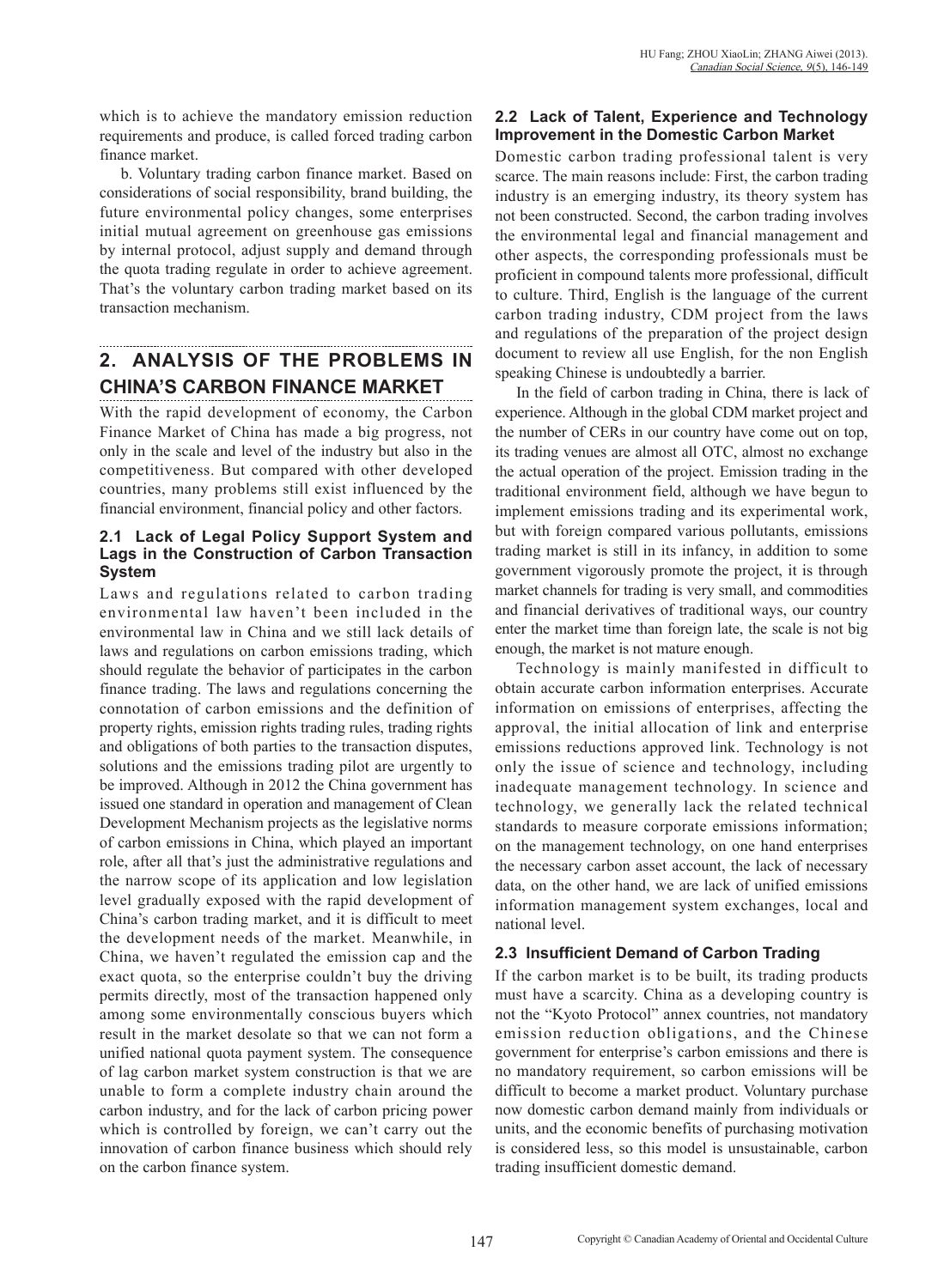In external demand, China is the main supplier of the CDM project, EU ETS is the most important demand side. But after the Durban conference, from the beginning of 2013 EU ETS third stage, just before the end of 2012 registered items, or there would be a bilateral agreement with the European Union countries, which have accessed to the EU ETS project emission reductions, and from 2013 January ban HFC-23 specific industrial gas emissions into the EU ETS, the original quota license mainly by the auction license will gradually replace. It means that, if the EU does not change the policy or the EU signed bilateral agreement, after 2013 China will face a substantial shrinking demand for CDM.

# **3. ANALYSIS OF THE CARBON FINANCE MARKET CONSTRUCTION IN CHINA AND COUNTERMEASURES**

### **3.1 To Perfect the Legal System to Strengthen Market Supervision**

The perfect legal system can provide a good foundation for the development of Chinese carbon market. The related law system and carbon trading can be divided into three categories: one is the impact on the carbon trading system of law, mainly refers to the impact on the carbon trading system of macro and external legal policy, such as the national climate change legislation, energy saving and renewable energy law pollution control legal system of greenhouse gas emission law requires, in response to climate change countries joined the national conventions and treaties.

To improve the relevant legal carbon trading system can produce two effects: one is to promote the role, perfect legislation, greenhouse gas suitable control target, necessary and effective legal measures and way, has the deterrent force of legal sanctions, put in place strict enforcement produced positive influence; the other is to obstruct the function, if the legislation is not perfect, greenhouse gas control objectives are not clearly inappropriate, lack of measures and paths to achieve the goals, legal sanction is too weak, law enforcement is not strict, will have a negative impact. The two is needed to establish the legal system of carbon trading. The law clearly defines the emission trading system legitimacy comes from the law, but China's emission trading system has no legal provisions of the state, only provides for key pollutants may implement total amount control.

So in order to support carbon trading system, the relevant government departments have introduced the relevant legal provisions aimed at reducing carbon emissions and carbon trading, otherwise, people can not see the long-term prospect of carbon emission reduction policy trends and market, seriously affecting their willingness and determination to join the market. Three

is to regulate carbon trading laws. Carbon as a special commodity, its distribution must reflect the fair efficiency and the environmental protection principle, the need for standardization approved certification, the transfer must be highly open and transparent and fair, the management should be strictly defined for this purpose, it is necessary for the government to establish and perfect a series of standards and rules related to carbon trading.

Meanwhile, Carbon trading market supervision refers to the supervision of the main use of legal, economic and administrative means, supervision and management of the initial allocation of emission, the exercise of power, rights trading and other carbon emissions trading related problems. Initial allocation of emission rights, emission reduction certification, certified enterprises, and are determined to obtain accurate information on emissions of enterprises can. In addition, carbon emissions as a special commodity, the traditional transaction rules and regulatory system is difficult to adapt to the needs of market supervision, and carbon, carbon trading market is a credit market, legitimate source carbon credit and trading of each link in the strict justice supervision, emission test, index tracking, information disclosure liability for breach of contract, the carbon trading market directly influence the development of. Therefore, the establishment of a carbon market supervising platform is very necessary.

### **3.2 To Expedite the Provision of Sufficient Human Resources Training**

China's carbon market is in its infancy, construction, which needs a lot of talent support system in this regard, we can accelerate personnel training through the following several aspects:

First, we should conduct a comprehensive assessment of the construction personnel system of China's carbon trading market, and on the basis of rational planning, and organize the implementation of key personnel training plan to meet basic needs, "Twelfth Five Year Plan" low carbon pilot and carbon trading pilot.

Second, we should formulate corresponding policies and standards, mobilize social forces to build perfect talent training network, making full use of the professional education and training resources, actively cultivate all kinds of talents.

Third, we should focus on the organization, implementation of the corresponding qualification assessment system important areas for future carbon trading market and ensure the healthy and orderly development of domestic carbon trading market. Four is to encourage technological cooperation and technology introduction, the introduction of talent cultivation in the cooperation in again, should encourage the introduction of talent, the introduction of talent cultivation of radiation, and create more local talents.